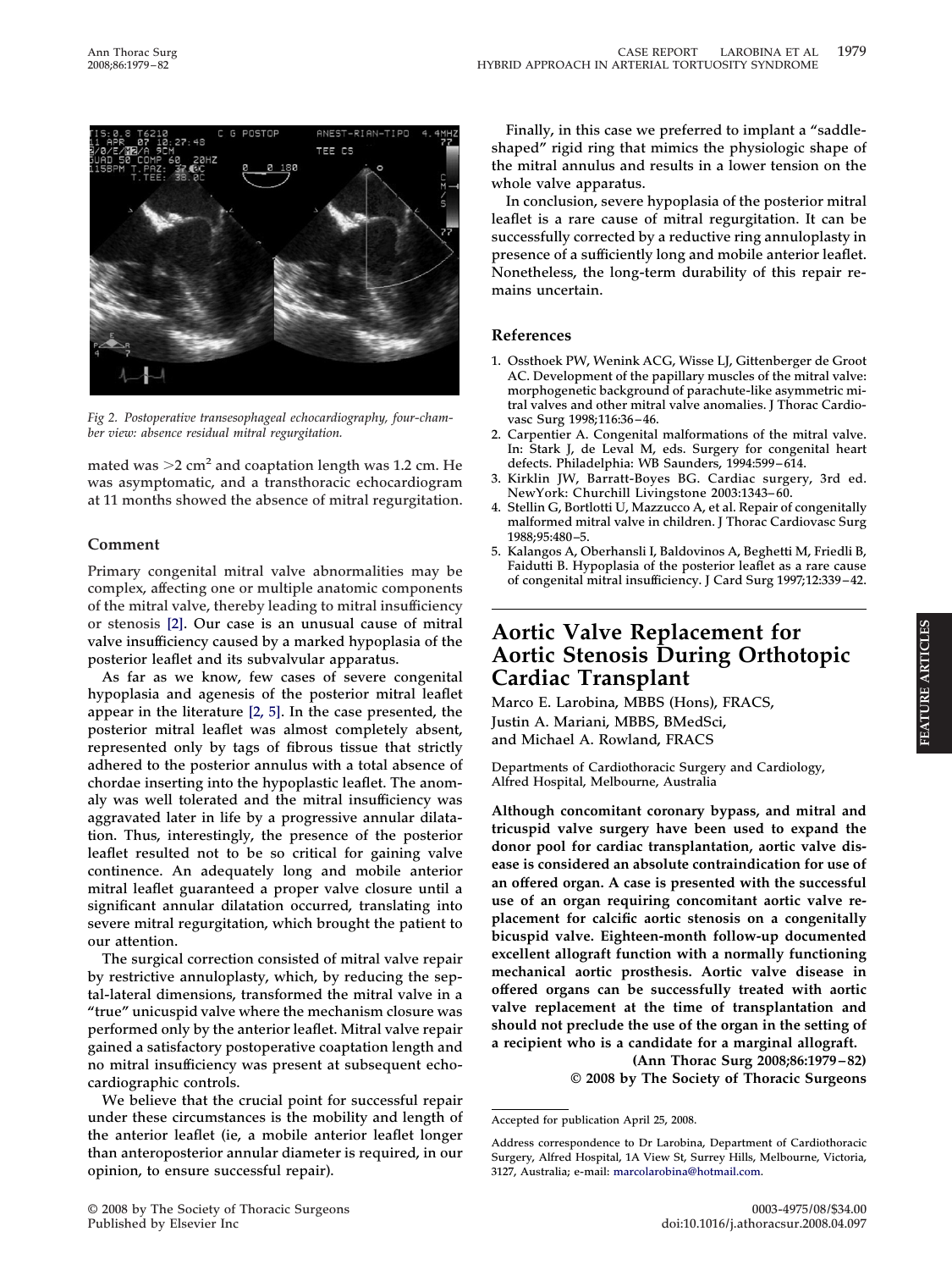**Assessment of appropriate cardiac allografts is the cornerstone to successful cardiac transplantation. Organs with structural valvular lesions are excluded at the time of assessment of the potential donor, with reliance placed on age, medical history, and appropriate adjuncts, such as echocardiography. Further assessment is performed during the organ procurement process with visual inspection and palpation of the allograft.**

**We report the successful intraoperative mechanical aortic valve replacement in a donor allograft during the orthotopic cardiac transplant procedure for undiagnosed moderate-to-severe aortic stenosis, secondary to a calcified congenitally bicuspid valve. Although inadvertent, the success of this patient highlights that correctable aortic valvular lesions do not preclude the use of offered organs.**

**Orthotopic cardiac transplantation was undertaken in a 55-year-old man for end-stage cardiac failure due to idiopathic dilated cardiomyopathy. The recipient had a known persistent left superior vena cava diagnosed during attempted percutaneous insertion of an LV lead for cardiac resynchronization therapy. Epicardial lead placement was performed using robotic surgical techniques. No other medical history was noted.**

**A 34-year-old man was referred as a donor from a very distant regional hospital after the diagnosis of brain death secondary to a head injury that occurred while intoxicated. No medical history was noted. The patient was reported as a fit and active young man, with no clinical evidence of cardiovascular disease. The donor's father had undergone coronary surgery at the age of 55. No vasoactive hemodynamic supports were required in the period prior to organ procurement. Due to limited services in the regional hospital, echocardiography was not performed. The retrieving time from another institution reported no abnormalities in the cardiac allograft. A bilateral sequential lung transplant was performed by this team with the procured lungs. The heart was then couriered 3,000 km unaccompanied to our institution.**

**Due to anticipated difficulties in preserving the recipient's persistent left superior vena cava and the tenacity of adhesions from the previous robotic surgery, cardiopulmonary bypass was established during transfer of the donor allograft. Recipient cardiectomy was performed with preservation of the left superior vena cava and a cuff of the right atrium containing the coronary sinus ostium, as described by Rabago and colleagues [\[1\]](#page-3-0) in a bid to reduce donor ischemic time.**

**After arrival, the donor allograft was inspected prior to implantation at which time marked LV hypertrophy was noted. Inspection of the aortic valve revealed heavy calcification on a congenitally bicuspid valve. The leaflets were thickened and immobile, and it was immediately evident that valve replacement was required. A 25-mm St. Jude medical mechanical prosthesis (St. Jude Medical, St. Paul, MN) was implanted with everted pledgeted 2-0**

**Ticron interrupted sutures (Tyco Healthcare, Mansfield, MA). The valve was seated satisfactorily with normal prosthetic leaflet function. The remainder of the allograft implant was performed using a standard bi-caval technique and intermittent antegrade cold blood cardioplegia through the aortic root.**

**Cardiopulmonary bypass was weaned on low-dose adrenaline and noradrenaline infusions, intra-aortic balloon counterpulsation at 1:1 and nitric oxide at 40 ppm. A combination of the 3,000 km procurement distance and technical challenges led to a total ischemic time of 492 minutes. Post-bypass transesophageal echocardiography revealed normal prosthetic valvular function with a peak gradient of 29 mm Hg and a mean gradient of 12 mm Hg. Marked LV hypertrophy was noted with associated global left and right ventricular dysfunction.**

**The patient was returned to the intensive care unit in stable condition. Ventilatory support was weaned during the ensuing 24 hours. Adrenaline was exchanged for dobutamine, which was continued at a low dose for 5 days postoperatively. The recipient made an uncomplicated recovery and was discharged on day 14 on warfarin, prednisolone, mycophenolate mofetil, and cyclosporin. His management also included irbesartan and metoprolol. Endomyocardial biopsy at day 7 showed no evidence of rejection. Transthoracic echocardiography revealed a well-seated and normally functioning mechanical prosthesis with low normal left ventricular (LV) systolic function and mild LV hypertrophy.**

**Subsequent transthoracic echocardiograms were performed at 1, 3, 6, and 18 months, documenting significant reduction in LV mass. Immediately postoperative LV mass index was 124.5 g/m<sup>2</sup> , which had reduced at last** review to 95  $g/m^2$  [\(Table 1\)](#page-2-0).

**The function of the aortic valve prosthesis has been within normal limits throughout the serial transthoracic echocardiography studies.**

#### **Comment**

**This case report describes the unintentionally successful use of a marginal cardiac allograft with aortic stenosis not recognized at organ procurement in a patient with dilated cardiomyopathy, for whom recognition of the valvular disease in the offered allograft would have led to its rejection for transplantation. However, in the face of declining transplant numbers with growing waiting lists, use of marginal organs has become more common. The definition of the "marginal" allograft is dependent on the donor selection criteria of individual centers; however, in subgroups of patients, the use of a suboptimal organ may represent the only hope of undergoing cardiac transplantation.**

**Heterotopic cardiac transplants [\[2\],](#page-3-0) valvular and coronary intervention on donor allografts have been well described to enable the use of smaller organs with longer ischemic times, and organs with valvular and coronary**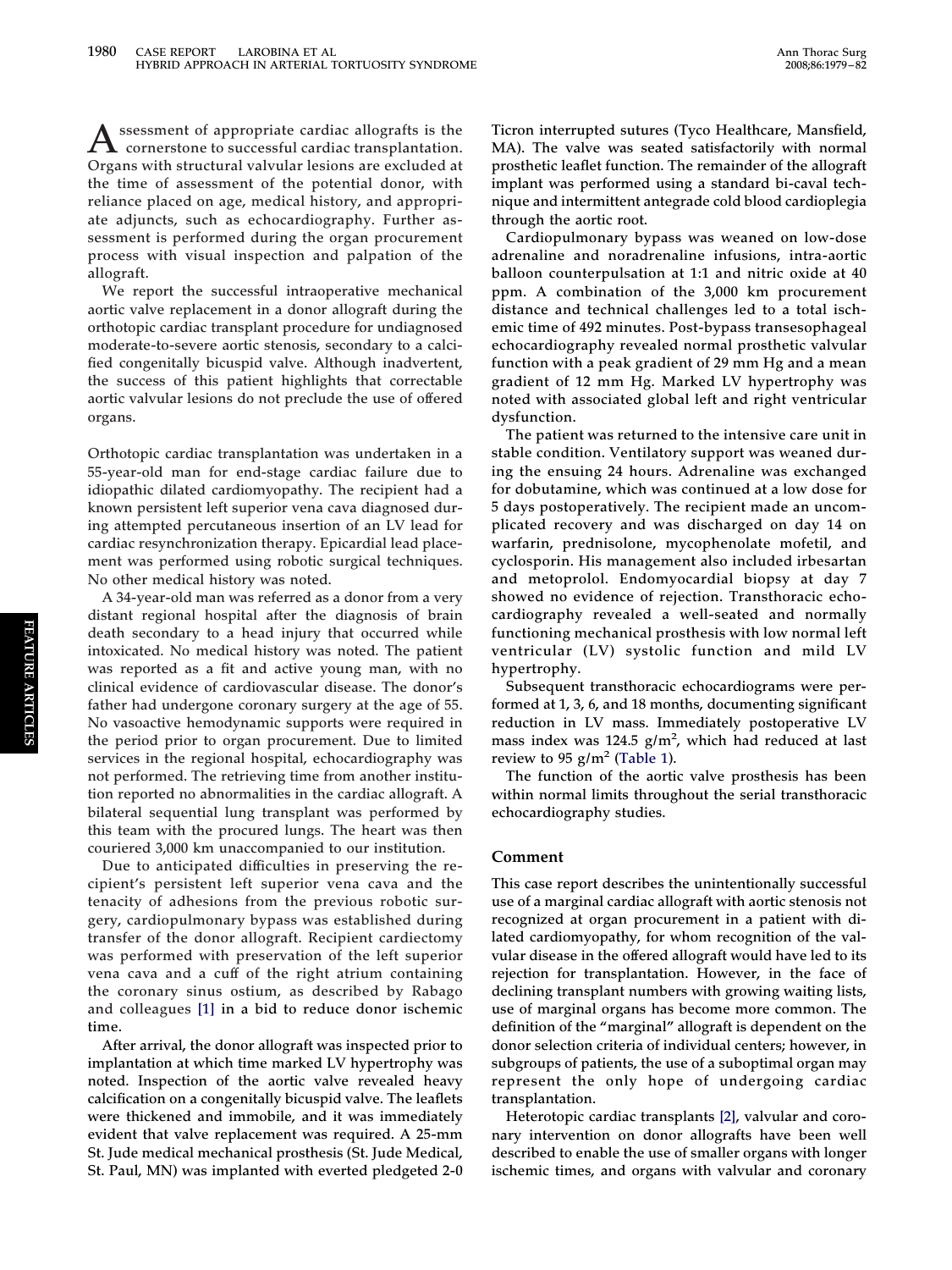|                              | Postoperative | 1 Month | 3 Months | 6 Months | 18 Months |
|------------------------------|---------------|---------|----------|----------|-----------|
| LV mass index $g/m^2$        | 124.46        | 120.66  | 113.24   | 105.43   | 94.90     |
| LV systolic function         |               |         |          |          |           |
| Fractional shortening $(\%)$ | 45.1          | 44.8    | 42.2     | 48.5     | 39.7      |
| Aortic valve function        |               |         |          |          |           |
| V2 $V_{\text{max}}$ m/sec    | 2             | 1.9     | 1.7      | 2.1      | 2.1       |
| Maximum gradient (mm Hg)     | 16            | 14.3    | 11.4     | 18.3     | 18        |

<span id="page-2-0"></span>*Table 1. Echocardiographic Measurements of Left Ventricular Mass and Diastolic Function and Aortic Prosthesis Functiona*

**<sup>a</sup> Normal left ventricular mass (76 g/m2 [\[12\]\)](#page-3-0).**

 $LV = left$  ventricular;  $V2 = maximal$  velocity at aortic valve orifice.

**disease that may have been functioning suboptimally prior to procurement. Mitral and tricuspid valve repairs [\[3\]](#page-3-0) and coronary artery bypass grafting [\[4\]](#page-3-0) have been used to reduce post-transplant tricuspid regurgitation, reduce known pre-procurement mitral regurgitation, and bypass known coronary artery disease.**

**Although mitral valve disease is a relative contraindication for cardiac allograft donation, aortic stenosis with significant LV hypertrophy has been considered an absolute contraindication. Valve replacement surgery is well described in patients during the early years posttransplant, presumably for progression of valvular disease present, but not hemodynamically significant at the time of transplantation [\[5\].](#page-3-0) However, the reported replacement of the aortic valve during the orthotopic cardiac transplant procedure is very rare. Aortic valve repair for moderate central aortic regurgitation has been reported during orthotopic transplant from a donor with normal LV function.**

**Aortic valve replacement during orthotopic heart transplant has been reported for new onset aortic regurgitation diagnosed at the conclusion of the implant [\[6\].](#page-3-0) The bicuspid valve was functioning normally at the time of procurement, and torsion of the aortic root was the postulated mechanism of the aortic regurgitation. In contrast to our patient, the donor heart in each of these 2 patients had not been exposed to the pathophysiology of chronic stenotic aortic valvular disease with its consequent LV remodeling.**

**The long-term survival of marginal organs is compromised. Allografts with evidence of obstructive coronary disease have a reduced long-term survival compared with nondiseased allografts and more commonly required revascularization [\[7\].](#page-3-0)**

**The presence of LV hypertrophy has been shown to adversely affect both the short-term and longer-term survival of cardiac transplant recipients. Echocardiographic findings of LV hypertrophy have been correlated with high rates of primary allograft failure resulting in death, a requirement for mechanical circulatory support and re-transplantation [\[8\].](#page-3-0)**

**Hypertrophic changes in the left ventricle are associated with suboptimal myocardial preservation and subsequent subendocardial ischemia [\[8\].](#page-3-0) Furthermore, cardiac ischemia and ischemia–reperfusion injury exacerbates the restrictive physiology seen in hypertrophic hearts. Ischemia– reperfusion injury leads to myocardial interstitial edema,**

**cellular dysfunction, areas of necrosis that physiologically manifest as the restrictive pre-load dependent heart commonly seen post-cardiopulmonary bypass, and exacerbated by the longer periods of ischemia experienced during transplantation.**

**In the nontransplant cardiotomy, these inflammatory changes regress in time. In aortic stenotic hearts, adequate relief of any aortic outflow tract obstruction and control of systemic hypertension leads to near complete regression of LV mass. However, in the transplanted heart, LV hypertrophy often develops denovo postoperatively [\[9\],](#page-3-0) related in part to cyclosporine, hypertension, and the altered neurohormonal state seen in transplant recipients. There is some evidence this can be ameliorated with medical therapy [\[10\].](#page-3-0)**

**Despite appropriate medical management, donor LV hypertrophy, particularly with a history of hypertension has been show to decrease 1-year survival by 15% to 35% [\[11\].](#page-3-0) However, the prognostic influence of LV hypertrophy related to corrected aortic valve disease in the post- transplant setting, and whether it portends a similar prognosis to other causes of LV hypertrophy is unknown. The reduction in LV mass seen in the reported case suggests that some improvement will be seen in time, likely related to the correction of the LV outflow tract obstruction.**

**This case presentation indicates the feasibility of valve replacement during organ implant, with subsequent regression of LV hypertrophy during the early follow-up period. The patient's early post-transplant course was not marred by significant hemodynamic problems, and cardiac allograft function has remained preserved, with normal left and right ventricular systolic function and normal mechanical aortic valve function seen at 18-months post-transplant.**

**In conclusion, traditional selection criteria for cardiac allografts have strictly excluded those organs with known aortic valvular disease or significant LV hypertrophy. This report documents the transplantation of an organ requiring simultaneous mechanical aortic valve replacement for aortic stenosis. A successful short-term outcome with preserved allograft function, a well-seated mechanical prosthesis, and regression in LV mass without any major morbidity suggests that strict exclusion of organs because of known aortic valvular disease may not be justified in all cases. In patients in whom a marginal allograft is being considered, an offered heart with aortic valve disease that would require concomitant valve replacement does not preclude successful transplantation.**